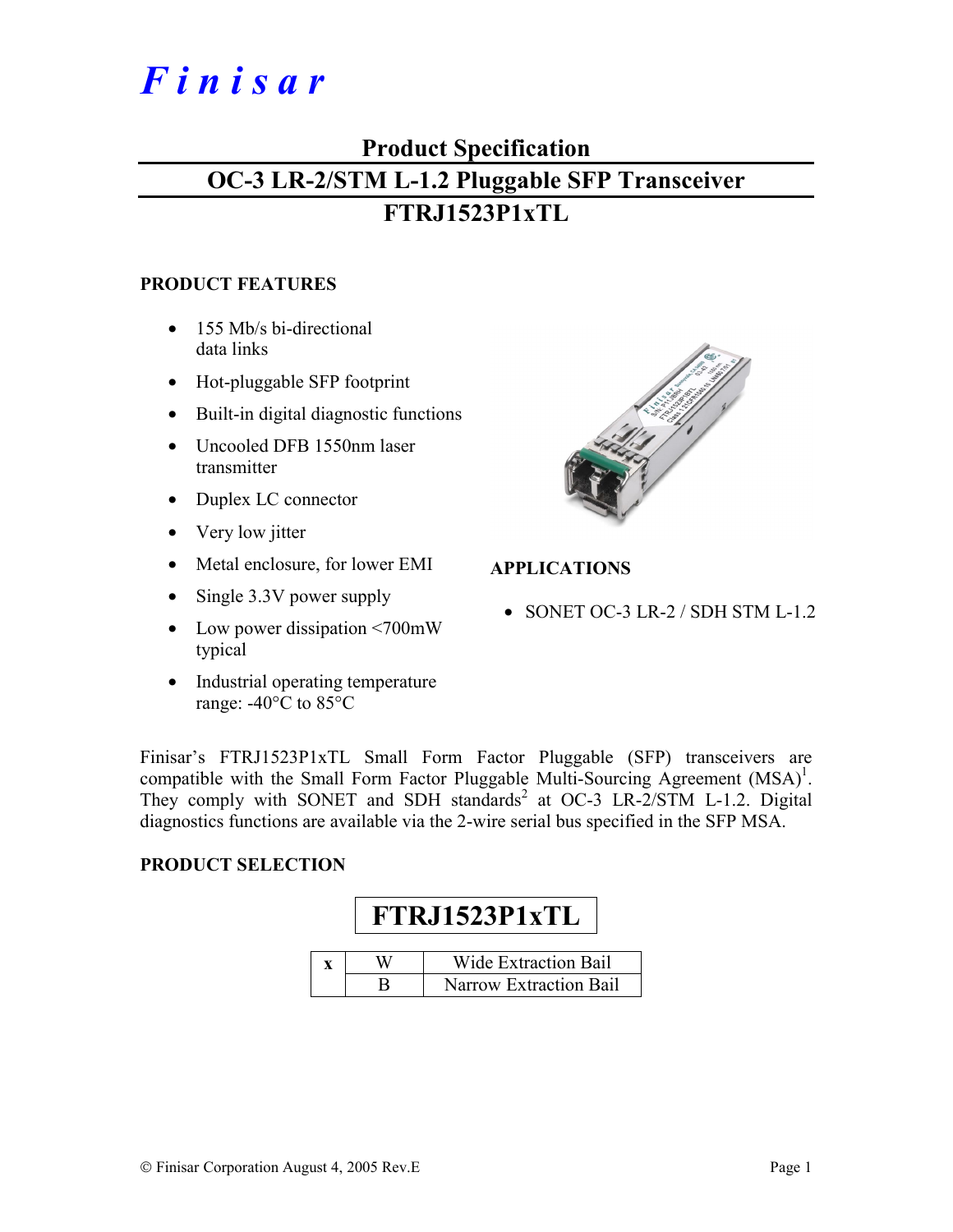| Pin            | <b>Symbol</b>         | <b>Name/Description</b>                                        |   |  |  |
|----------------|-----------------------|----------------------------------------------------------------|---|--|--|
|                | $\rm V_{EET}$         | Transmitter Ground (Common with Receiver Ground)               |   |  |  |
| 2              | $T_{FALLT}$           | Transmitter Fault. Not supported.                              |   |  |  |
| 3              | $T_{\text{DIS}}$      | Transmitter Disable. Laser output disabled on high or open.    | 2 |  |  |
| $\overline{4}$ | $MOD$ $DEF(2)$        | Module Definition 2. Data line for Serial ID.                  | 3 |  |  |
| 5              | $MOD$ DEF $(1)$       | Module Definition 1. Clock line for Serial ID.                 | 3 |  |  |
| 6              | $MOD$ $DEF(0)$        | Module Definition 0. Grounded within the module.               | 3 |  |  |
| 7              | Rate Select           | No connection required                                         | 4 |  |  |
| 8              | <b>LOS</b>            | Loss of Signal indication. Logic 0 indicates normal operation. | 5 |  |  |
| $\mathbf Q$    | $\rm V_{EER}$         | Receiver Ground (Common with Transmitter Ground)               |   |  |  |
| 10             | $\rm V_{EER}$         | Receiver Ground (Common with Transmitter Ground)               |   |  |  |
| 11             | $\rm V_{EER}$         | Receiver Ground (Common with Transmitter Ground)               |   |  |  |
| 12             | RD-                   | Receiver Inverted DATA out. AC Coupled.                        |   |  |  |
| 13             | $RD+$                 | Receiver Non-inverted DATA out. AC Coupled.                    |   |  |  |
| 14             | $\rm V_{EER}$         | Receiver Ground (Common with Transmitter Ground)               |   |  |  |
| 15             | $V_{\underline{CCR}}$ | Receiver Power Supply                                          |   |  |  |
| 16             | $V_{CCT}$             | <b>Transmitter Power Supply</b>                                |   |  |  |
| 17             | $\rm V_{EET}$         | Transmitter Ground (Common with Receiver Ground)               |   |  |  |
| 18             | $TD+$                 | Transmitter Non-Inverted DATA in. AC Coupled.                  |   |  |  |
| 19             | TD-                   | Transmitter Inverted DATA in. AC Coupled.                      |   |  |  |
| 20             | $V_{EET}$             | Transmitter Ground (Common with Receiver Ground)               |   |  |  |

#### **I. Pin Descriptions**

Notes:

1. Circuit ground is internally isolated from chassis ground.

- 2. Laser output disabled on  $T_{DIS} > 2.0V$  or open, enabled on  $T_{DIS} < 0.8V$ .
- 3. Should be pulled up with 4.7k 10kohms on host board to a voltage between 2.0V and 3.5V. MOD DEF(0) pulls line low to indicate module is plugged in.
- 4. Finisar FTRJ1523P1xTL transceivers operate without active control.
- 5. LOS is open collector output. Should be pulled up with 4.7k 10kohms on host board to a voltage between 2.0V and 3.5V. Logic 0 indicates normal operation; logic 1 indicates loss of signal.



**Pinout of Connector Block on Host Board**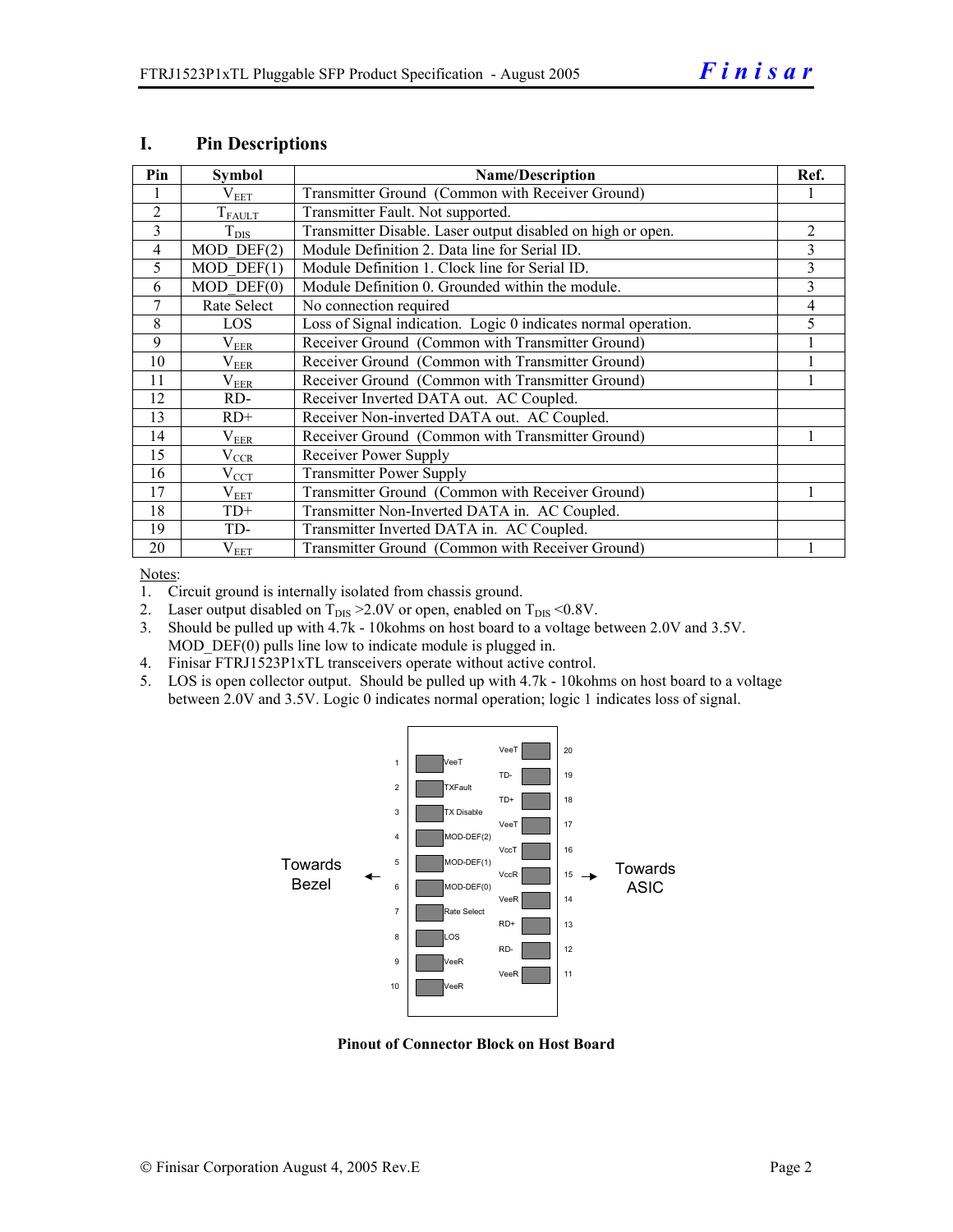#### **II. Absolute Maximum Ratings**

| <b>Parameter</b>                  | <b>Symbol</b> | Min    | Tvp | Max | Unit          | Ref. |
|-----------------------------------|---------------|--------|-----|-----|---------------|------|
| Maximum Supply Voltage            | Vcc           | $-0.5$ |     |     |               |      |
| Storage Temperature               |               | $-40$  |     | 100 | $\circ$       |      |
| <b>Case Operating Temperature</b> | m<br>OP.      | $-40$  |     |     | $\sim$        |      |
| <b>Relative Humidity</b>          | RH            |        |     |     | $\frac{0}{0}$ |      |

#### **III.** Electrical Characteristics ( $T_{OP}$  = -40 to 85 °C,  $V_{CC}$  = 3.10 to 3.50 Volts)

| <b>Parameter</b>                    | <b>Symbol</b>          | Min         | <b>Typ</b> | Max          | Unit    | Ref.           |
|-------------------------------------|------------------------|-------------|------------|--------------|---------|----------------|
| <b>Supply Voltage</b>               | Vcc                    | 3.10        |            | 3.50         |         |                |
| <b>Supply Current</b>               | Icc                    |             |            | 300          | mA      |                |
| <b>Transmitter</b>                  |                        |             |            |              |         |                |
| Input differential impedance        | $R_{in}$               |             | 100        |              | Ω       | $\overline{2}$ |
| Single ended data input swing       | Vin, pp                | 250         |            | 1200         | mV      |                |
| Transmit Disable Voltage            | $\rm V_{D}$            | $Vec-1.3$   |            | Vcc          | V       |                |
| Transmit Enable Voltage             | $\rm V_{EN}$           | Vee         |            | $Vee+0.8$    | V       | 3              |
| <b>Transmit Disable Assert Time</b> |                        |             |            | 10           | $\mu$ s |                |
| Receiver                            |                        |             |            |              |         |                |
| Single ended data output swing      | Vout, pp.              | 300         | 400        | 800          | mV      | $\overline{4}$ |
| Data rise/fall time                 | t,                     |             | 400        | 1300         | ps      | 5              |
| <b>LOS</b> Fault                    | $V_{\text{LOS}}$ fault | $Vec - 0.5$ |            | $Vec_{HOST}$ | V       | 6              |
| <b>LOS Normal</b>                   | $V_{LOS\,norm}$        | Vee         |            | $Vee+0.5$    | V       | 6              |
| Power Supply Rejection              | <b>PSR</b>             | 100         |            |              | mVpp    | 7              |

Notes:

- 1. Non condensing.
- 2. AC coupled.
- 3. Or open circuit.
- 4. Into 100 ohm differential termination.
- 5.  $20 80 \%$
- 6. Loss Of Signal is LVTTL. Logic 0 indicates normal operation; logic 1 indicates no signal detected.
- 7. All transceiver specifications are compliant with a power supply sinusoidal modulation of 20 Hz to 1.5 MHz up to specified value applied through the power supply filtering network shown on page 23 of the Small Form-factor Pluggable (SFP) Transceiver MultiSource Agreement (MSA), September 14, 2000. Valid on receive side for input powers within receive sensitivity.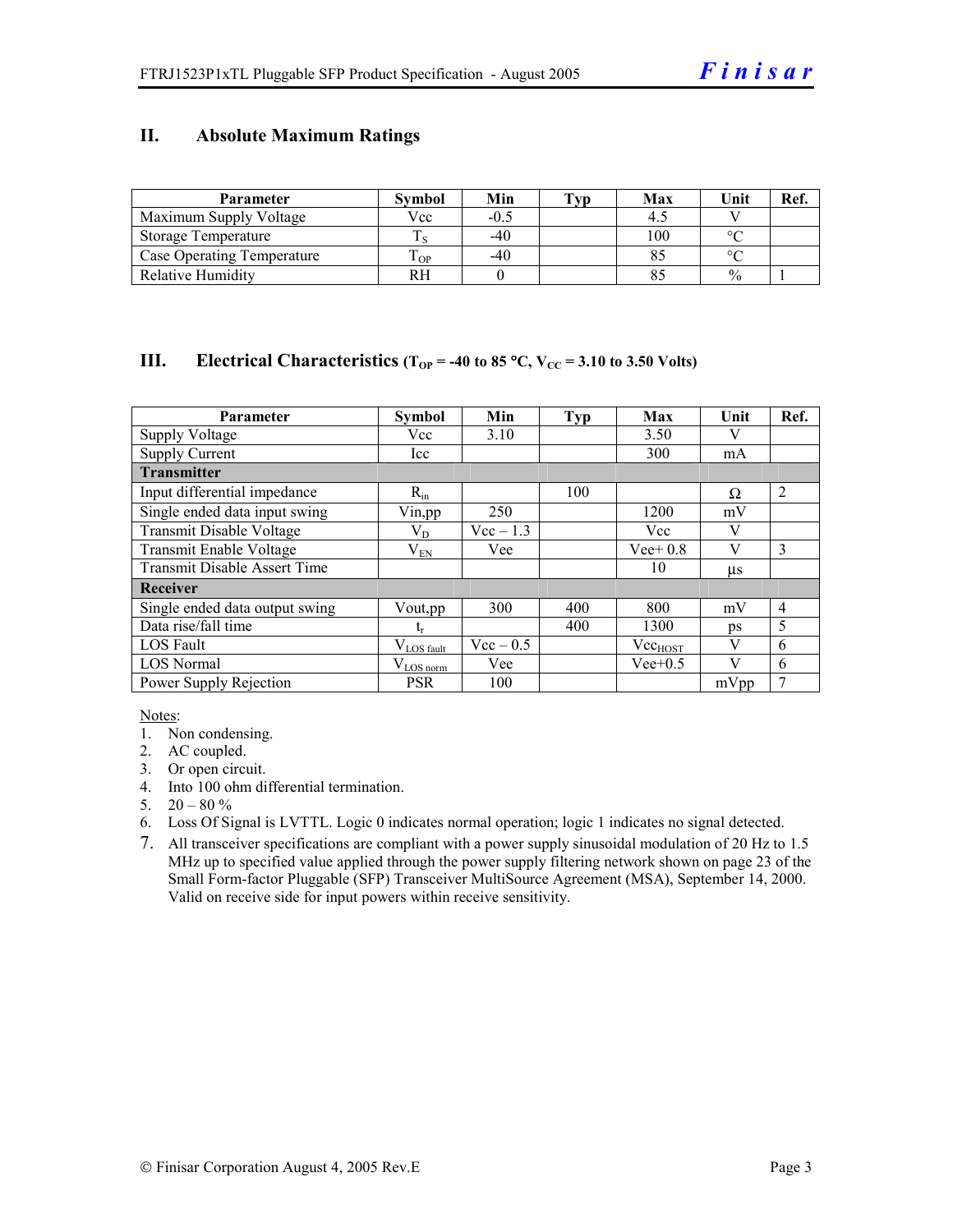| Parameter                        | <b>Symbol</b>     | Min   | <b>Typ</b> | Max      | Unit      | Ref.           |
|----------------------------------|-------------------|-------|------------|----------|-----------|----------------|
| <b>Transmitter</b>               |                   |       |            |          |           |                |
| Output Opt. Pwr: 9/125 SMF       | $P_{\text{OUT}}$  | $-5$  |            | $\theta$ | dBm       | 1              |
| Optical Wavelength               | λ                 | 1480  |            | 1580     | nm        |                |
| Spectral Width (-20 dB)          | $\sigma$          |       |            |          | nm        |                |
| <b>Optical Extinction Ratio</b>  | ER                | 10    |            |          | dB        |                |
| Optical Rise/Fall Time           | $t_r / t_f$       |       |            | 1300     | <b>DS</b> | $\overline{2}$ |
| <b>Relative Intensity Noise</b>  | <b>RIN</b>        |       |            | $-120$   | dB/Hz     |                |
| Generated Jitter (peak to peak)  | $J_{TX}p-p$       |       |            | 0.07     | UI        | 3              |
| Generated Jitter (rms)           | $J_{TX}$ rms      |       |            | 0.007    | UI        | 3              |
| Mask Margin                      |                   |       | 20%        |          |           |                |
| Receiver                         |                   |       |            |          |           |                |
| Average Rx Sensitivity           | $R_{SENS1}$       | $-34$ |            | $-10$    | dBm       | 4              |
| Maximum Input Power              | $P_{MAX}$         | $-10$ |            |          | dBm       |                |
| <b>Optical Center Wavelength</b> | $\lambda_{\rm C}$ | 1260  |            | 1600     | nm        |                |
| LOS De-Assert                    | LOS <sub>D</sub>  |       |            | $-34$    | dBm       |                |
| <b>LOS Assert</b>                | LOS <sub>A</sub>  | $-48$ |            |          | dBm       |                |
| LOS Hysteresis                   |                   | 0.5   |            |          | dB        |                |
| Max Receiver Reflectance         | $Rx_R$            |       |            | $-25$    | dB        |                |

#### **IV.** Optical Characteristics ( $T_{OP}$  = -40 to 85 °C,  $V_{CC}$  = 3.10 to 3.50 Volts)

Notes:

1. Class 1 Laser Safety per FDA/CDRH and EN (IEC) 60825 regulations.

2. Unfiltered, 20-80%

- 3. Jitter measurements taken using Agilent OMNIBERT 718 in accordance with GR-253.
- 4. With worst-case extinction ratio. Measured with a PRBS  $2^{23}$ -1 test pattern.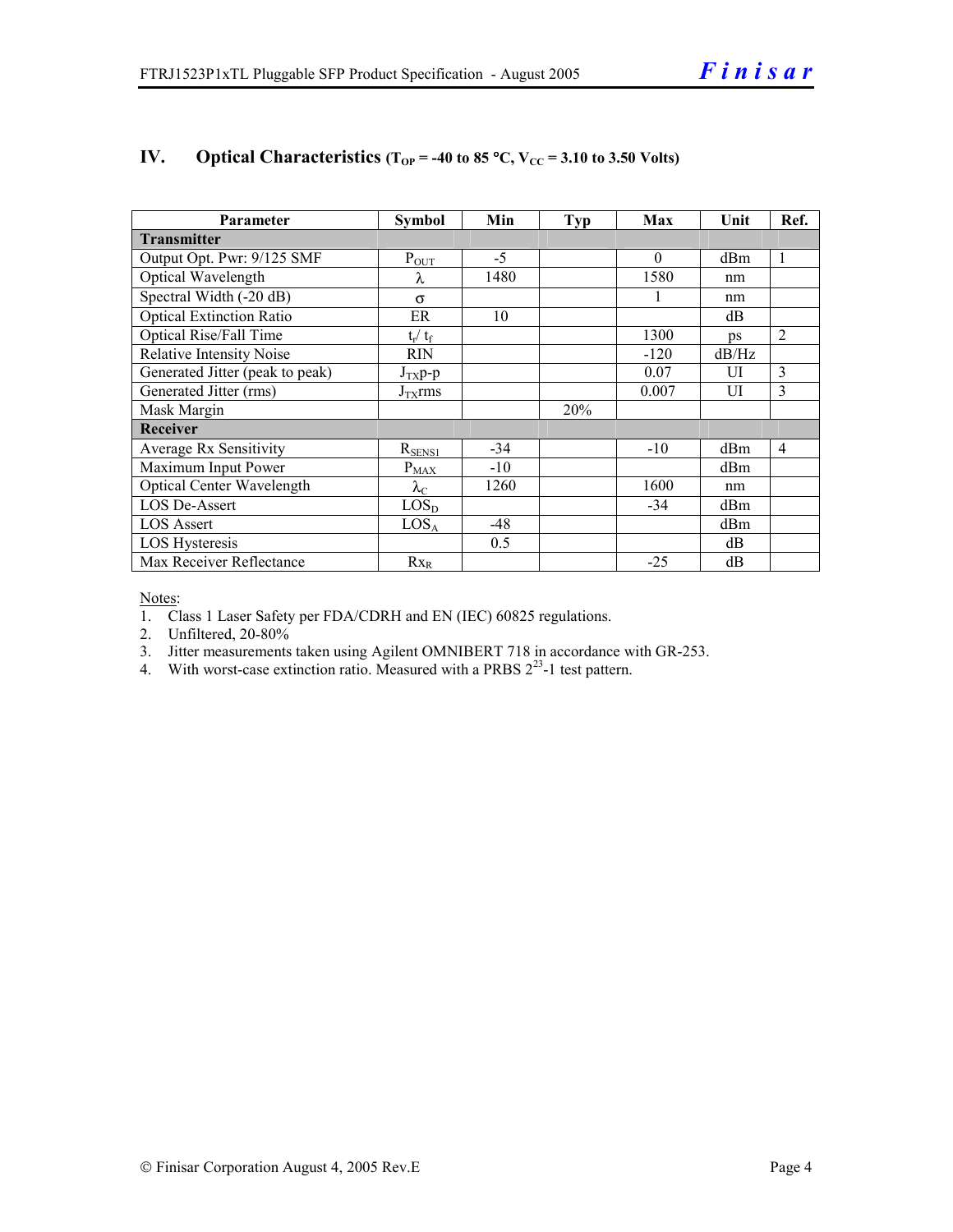#### **V. General Specifications**

| <b>Parameter</b>              | <b>Symbol</b> | Min | Typ | Max        | <b>Units</b> | Ref. |
|-------------------------------|---------------|-----|-----|------------|--------------|------|
| Data Rate                     | <b>BR</b>     | 155 |     | 155        | Mb/sec       |      |
| <b>Bit Error Rate</b>         | <b>BER</b>    |     |     | $10^{-12}$ |              |      |
| Max. Supported Link Length on | $L_{MAX4}$    |     | 80  |            | km           |      |
| $9/125$ µm SMF @ OC-12        |               |     |     |            |              |      |

Notes:

- 1. Compliant with SONET and SDH at the OC-12 LR-2/STM L-4.2.
- 2. Tested with a PRBS  $2^{23}$ -1 test pattern.
- 3. Attenuation of 0.275 dB/km is used for the link length calculations (per GR-253 CORE). Distances are indicative only. Please refer to the Optical Specifications in Table IV to calculate a more accurate link budget based on specific conditions in your application.

#### **VI. Environmental Specifications**

Finisar 1550nm SFP transceivers have an industrial operating temperature range from  $-40^{\circ}$ C to  $+85^{\circ}$ C case temperature.

| Parameter                  | Svmbol | Min | $\mathbf{T}_{\mathbf{V}\mathbf{p}}$ | Max | <b>Units</b> | Ref. |
|----------------------------|--------|-----|-------------------------------------|-----|--------------|------|
| Case Operating Temperature | ' op   | -40 |                                     |     | $\circ$      |      |
| Storage Temperature        | ⊥ sto  | -40 |                                     | 100 | $\sim$       |      |

#### **VII. Regulatory Compliance**

Finisar transceivers are Class 1 Laser Products and comply with US FDA regulations. These products are certified by TÜV and CSA to meet the Class 1 eye safety requirements of EN (IEC) 60825 and the electrical safety requirements of EN (IEC) 60950. Copies of certificates are available at Finisar Corporation upon request.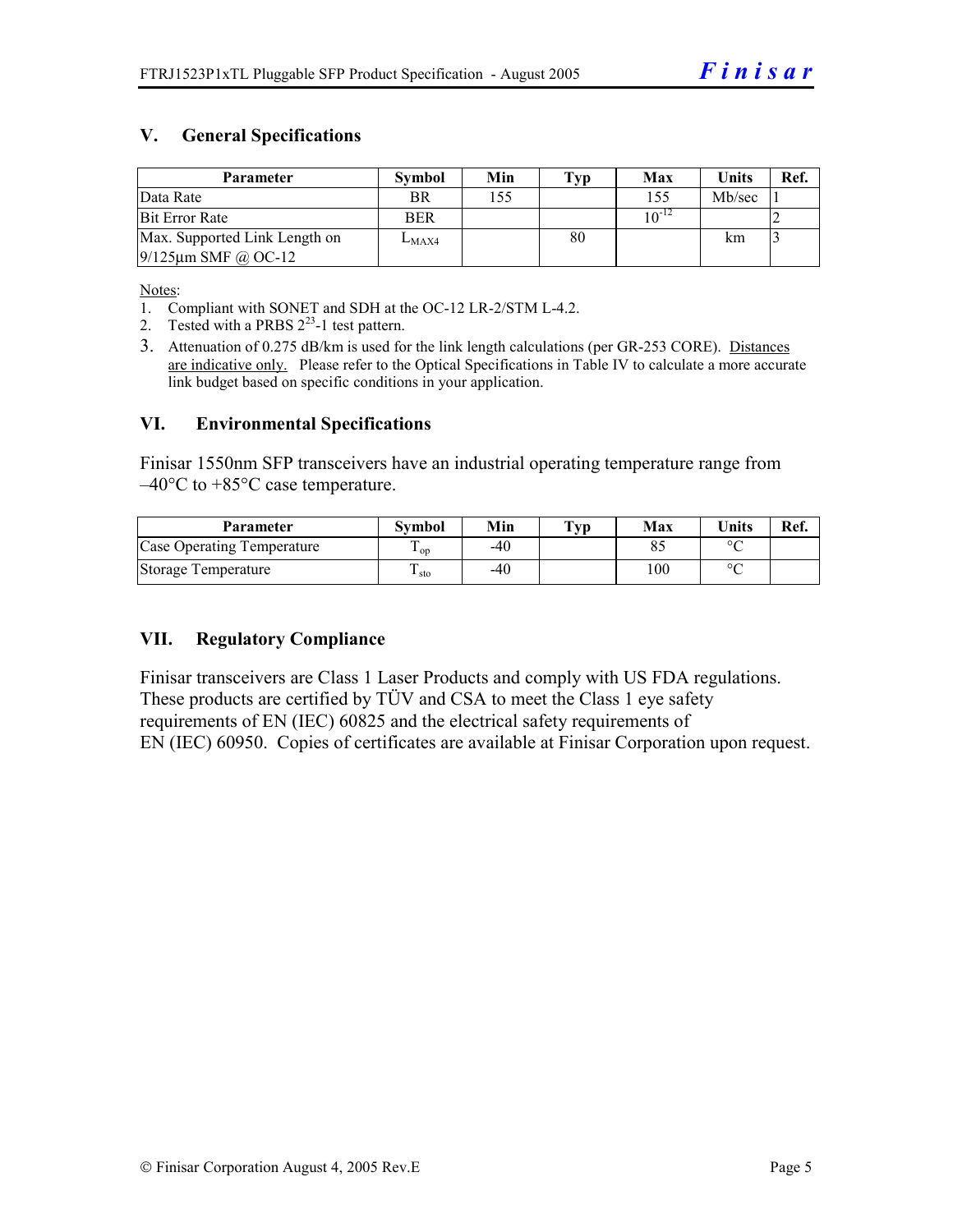#### **VIII. Digital Diagnostic Functions**

Finisar FTRJ1522P1xTL SFP transceivers support the 2-wire serial communication protocol as defined in the SFP MSA<sup>1</sup>. It is very closely related to the  $E^2$ PROM defined in the GBIC standard, with the same electrical specifications.

The standard SFP serial ID provides access to identification information that describes the transceiver's capabilities, standard interfaces, manufacturer, and other information.

Additionally, Finisar SFP transceivers provide a unique enhanced digital diagnostic monitoring interface, which allows real-time access to device operating parameters such as transceiver temperature, laser bias current, transmitted optical power, received optical power and transceiver supply voltage. It also defines a sophisticated system of alarm and warning flags, which alerts end-users when particular operating parameters are outside of a factory-set normal range.

The SFP MSA defines a 256-byte memory map in  $E^2$ PROM that is accessible over a 2-wire serial interface at the 8 bit address 1010000X (A0h). The digital diagnostic monitoring interface makes use of the 8 bit address 1010001X (A2h), so the originally defined serial ID memory map remains unchanged. The interface is identical to, and is thus fully backward compatible with both the GBIC Specification and the SFP Multi Source Agreement. The complete interface is described in Finisar Application Note AN-2030: "Digital Diagnostics Monitoring Interface for SFP Optical Transceivers".

The operating and diagnostics information is monitored and reported by a Digital Diagnostics Transceiver Controller (DDTC) inside the transceiver, which is accessed through a 2-wire serial interface. When the serial protocol is activated, the serial clock signal (SCL, Mod Def 1) is generated by the host. The positive edge clocks data into the  $SFP$  transceiver into those segments of the  $E^2$ PROM that are not write-protected. The negative edge clocks data from the SFP transceiver. The serial data signal (SDA, Mod Def 2) is bi-directional for serial data transfer. The host uses SDA in conjunction with SCL to mark the start and end of serial protocol activation. The memories are organized as a series of 8-bit data words that can be addressed individually or sequentially.

For more information, please see the SFP MSA documentation<sup>1</sup> or Finisar Application Note AN-2030.

Digital diagnostics for the FTRJ1523P1xTL are externally calibrated by default.

Please note that evaluation board FDB-1018 is available with Finisar ModDEMO software that allows simple to use communication over the 2-wire serial interface.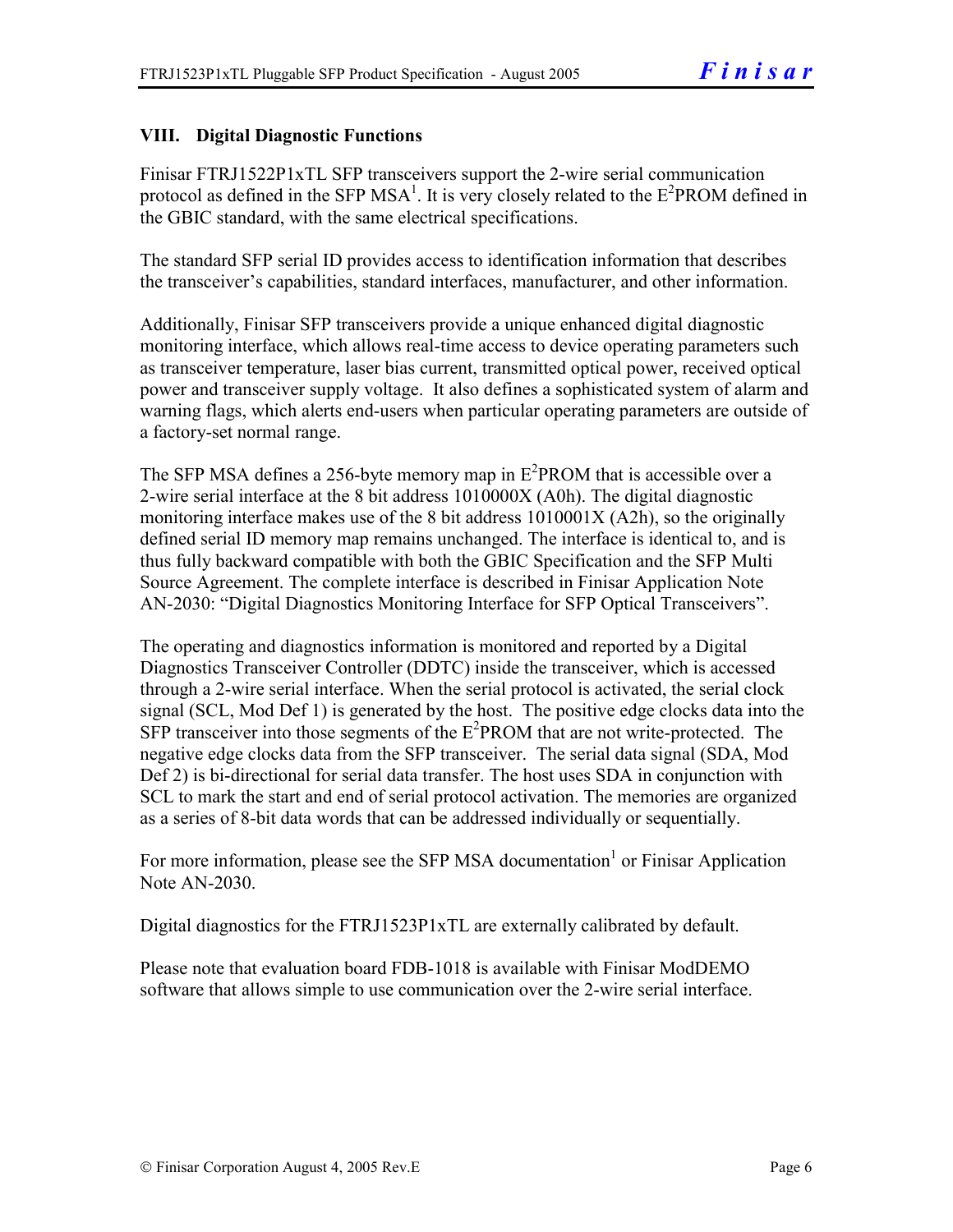#### **IX. Mechanical Specifications**

Finisar's Small Form Factor Pluggable (SFP) transceivers are compatible with the dimensions defined by the SFP Multi-Sourcing Agreement (MSA)<sup>3</sup>.



### **FTRJ1522P1BTL**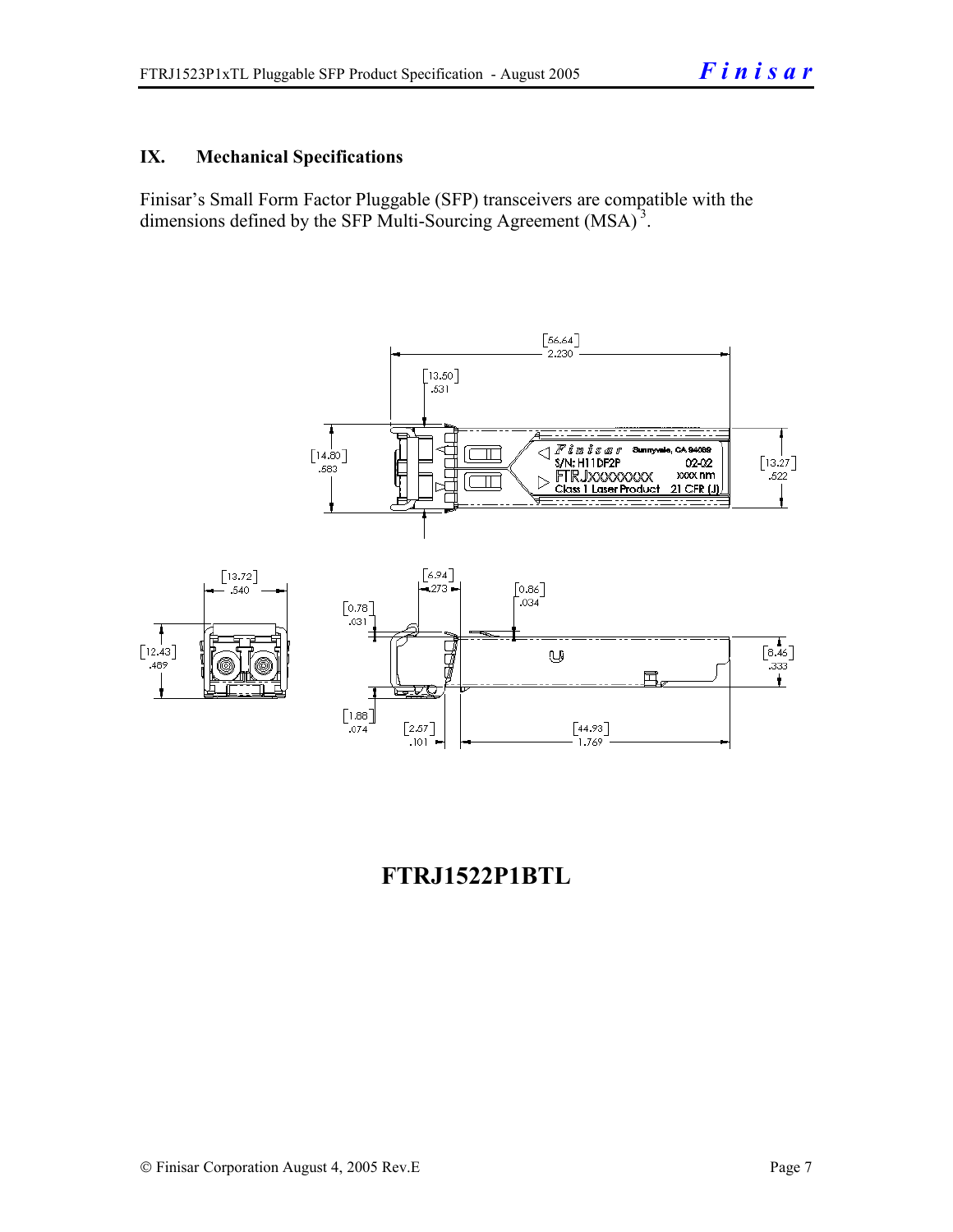



### **FTRJ1522P1WTL**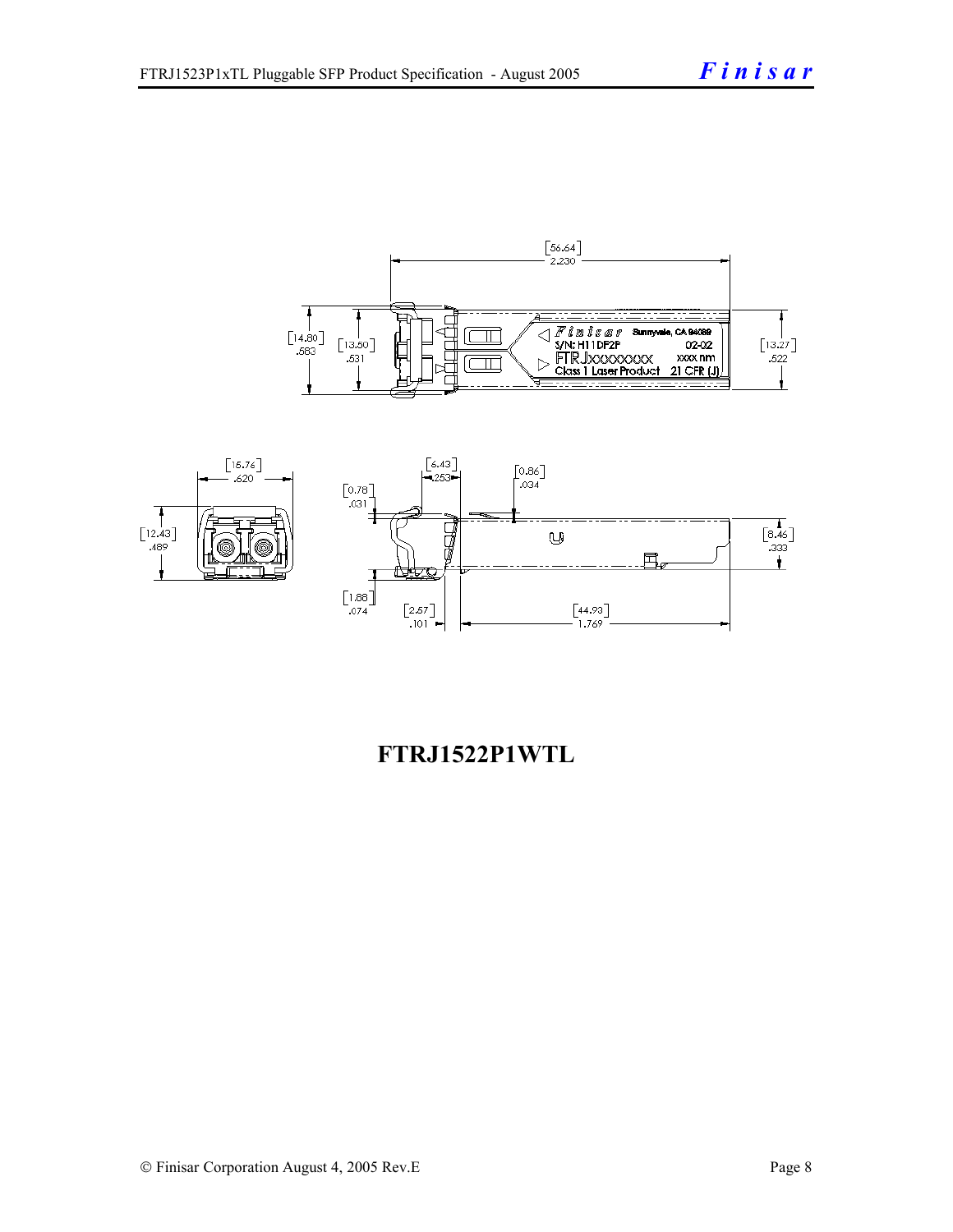#### **X. PCB Layout and Bezel Recommendations**

 $\hat{\triangle}$ Through Holes are Unplated  $\Delta$ atum and Basic Dimension Established by Customer  $\triangle$ Rads and Vias are Chassis Ground, 11 Places

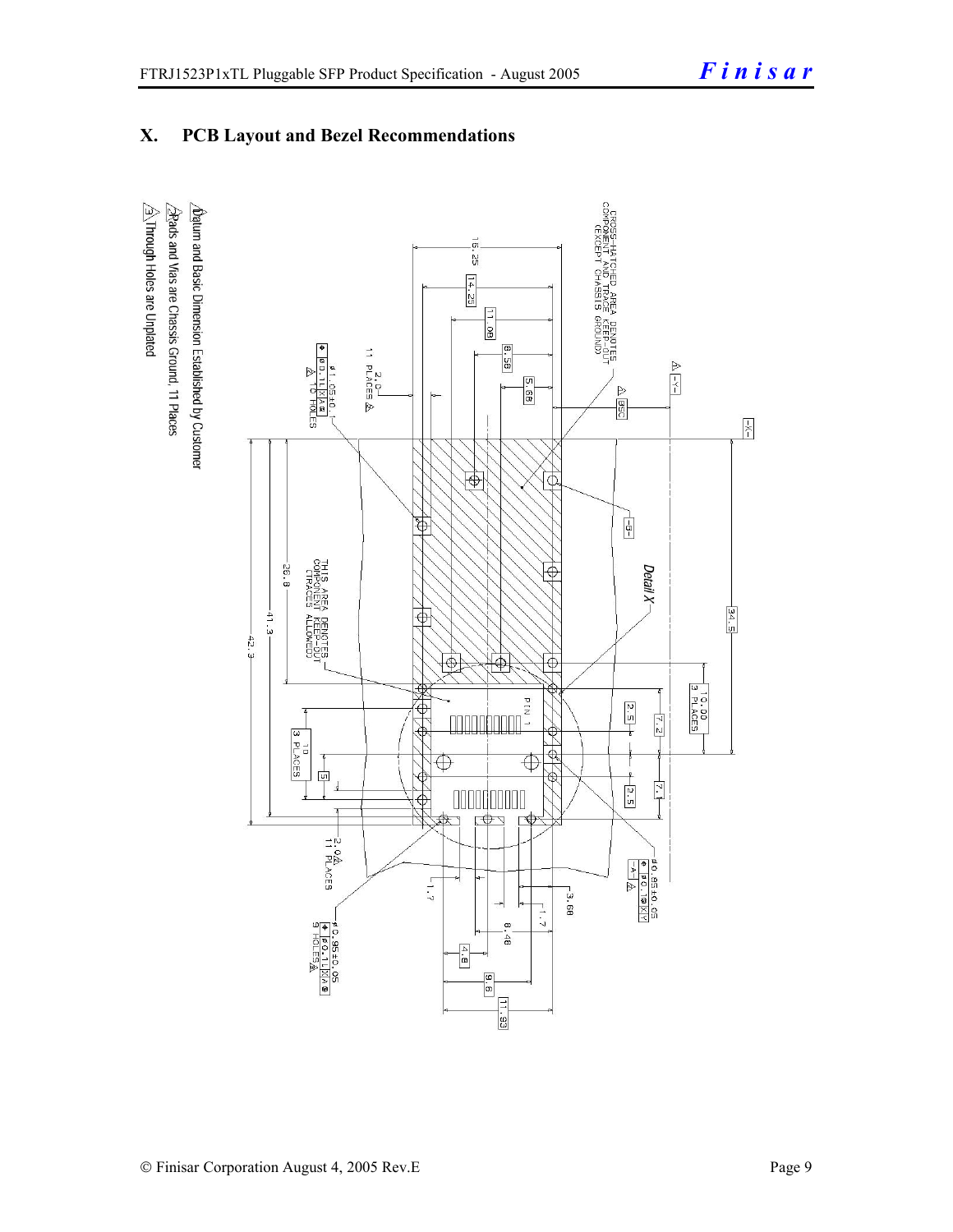

NOTES:

- $\triangle$  MINIMUM PITCH ILLUSTRATED, ENGLISH DIMENSIONS ARE FOR REFERENCE ONLY
- 2. NOT RECOMMENDED FOR PCI EXPANSION CARD APPLICATIONS